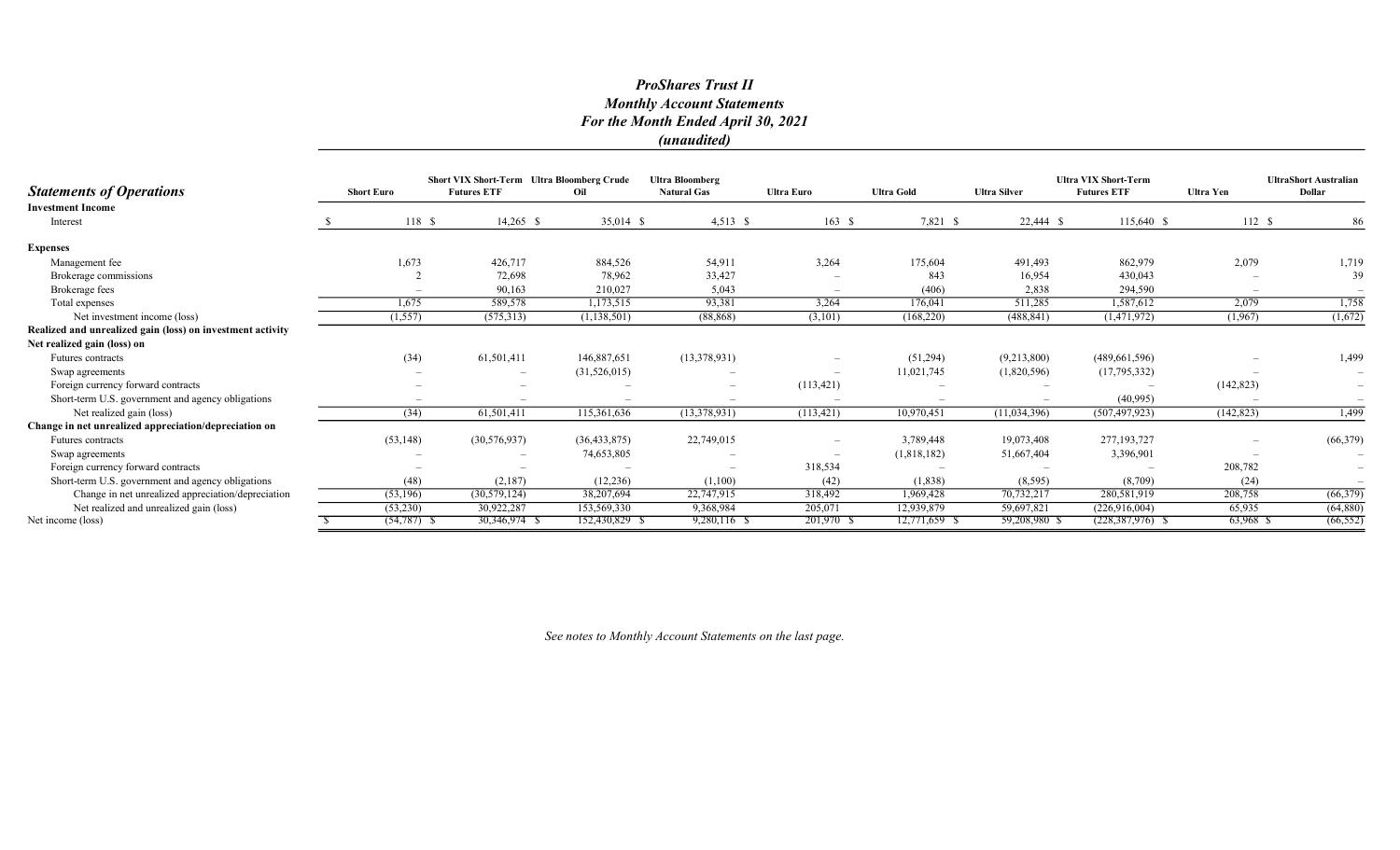# ProShares Trust II Monthly Account Statements For the Month Ended April 30, 2021 (unaudited)

| <b>Statements of Operations</b>                            | <b>UltraShort Bloomberg</b><br><b>Crude Oil</b> |                     | <b>UltraShort Bloomberg</b><br><b>Natural Gas</b> | <b>UltraShort Euro</b>   | <b>UltraShort Gold</b> | <b>UltraShort Silver</b> | <b>UltraShort Yen</b> | <b>VIX Mid-Term Futures</b><br><b>ETF</b> | <b>VIX Short-Term</b><br><b>Futures ETF</b> |
|------------------------------------------------------------|-------------------------------------------------|---------------------|---------------------------------------------------|--------------------------|------------------------|--------------------------|-----------------------|-------------------------------------------|---------------------------------------------|
| <b>Investment Income</b><br>Interest                       |                                                 | $12,675$ \$         | $2,236$ \$                                        | $2,027$ \$               | $1,122$ \$             | $1,141$ \$               | $1,337$ \$            | $2,793$ \$                                | 7,810                                       |
| <b>Expenses</b>                                            |                                                 |                     |                                                   |                          |                        |                          |                       |                                           |                                             |
| Management fee                                             |                                                 | 61,017              | 56,300                                            | 39,501                   | 25,347                 | 27,882                   | 26,478                | 56,912                                    | 224,249                                     |
| Brokerage commissions                                      |                                                 | 10,857              | 43,575                                            |                          | 758                    | 1,974                    |                       | 8,176                                     | 16,800                                      |
| Brokerage fees                                             |                                                 | 3,706               | 11,481                                            | $\overline{\phantom{a}}$ | 922                    | 1,845                    | $\sim$                | 11,712                                    | 48,783                                      |
| Total expenses                                             |                                                 | 75,580              | 111,356                                           | 39,501                   | 27,027                 | 31,701                   | 26,478                | 76,800                                    | 289,832                                     |
| Net investment income (loss)                               |                                                 | (62,905)            | (109, 120)                                        | (37, 474)                | (25,905)               | (30, 560)                | (25, 141)             | (74,007)                                  | (282, 022)                                  |
| Realized and unrealized gain (loss) on investment activity |                                                 |                     |                                                   |                          |                        |                          |                       |                                           |                                             |
| Net realized gain (loss) on                                |                                                 |                     |                                                   |                          |                        |                          |                       |                                           |                                             |
| Futures contracts                                          |                                                 | (10,693,682)        | 14,592,240                                        |                          | (770, 498)             | 1,392,890                |                       | (4,223,137)                               | (91, 431, 283)                              |
| Swap agreements                                            |                                                 |                     |                                                   | $\overline{\phantom{a}}$ | (1,327,378)            | (581, 825)               |                       |                                           |                                             |
| Foreign currency forward contracts                         |                                                 |                     |                                                   | 1,683,277                |                        |                          | 1,714,695             |                                           |                                             |
| Short-term U.S. government and agency obligations          |                                                 |                     |                                                   |                          |                        |                          |                       |                                           |                                             |
| Net realized gain (loss)                                   |                                                 | (10,693,682)        | 14,592,240                                        | 1,683,277                | (2,097,876)            | 811,065                  | 1,714,695             | (4,223,137)                               | (91, 431, 283)                              |
| Change in net unrealized appreciation/depreciation on      |                                                 |                     |                                                   |                          |                        |                          |                       |                                           |                                             |
| Futures contracts                                          |                                                 | (1,669,096)         | (26, 131, 817)                                    |                          | (232, 357)             | (3,345,428)              |                       | 3,244,764                                 | 50,148,009                                  |
| Swap agreements                                            |                                                 |                     |                                                   |                          | 101,974                | (1,967,136)              |                       |                                           |                                             |
| Foreign currency forward contracts                         |                                                 |                     |                                                   | (4,245,882)              |                        |                          | (2,613,737)           |                                           |                                             |
| Short-term U.S. government and agency obligations          |                                                 | (965)               | (610)                                             | (467)                    | (287)                  | (334)                    | (363)                 | (736)                                     | (3,371)                                     |
| Change in net unrealized appreciation/depreciation         |                                                 | (1,670,061)         | (26, 132, 427)                                    | (4,246,349)              | (130,670)              | (5,312,898)              | (2,614,100)           | 3,244,028                                 | 50,144,638                                  |
| Net realized and unrealized gain (loss)                    |                                                 | (12, 363, 743)      | (11, 540, 187)                                    | (2,563,072)              | (2,228,546)            | (4,501,833)              | (899, 405)            | (979, 109)                                | (41, 286, 645)                              |
| Net income (loss)                                          |                                                 | $(12, 426, 648)$ \$ | $(11,649,307)$ \$                                 | $(2,600,546)$ \$         | $(2,254,451)$ \$       | $(4, 532, 393)$ \$       | $(924, 546)$ \$       | $(1,053,116)$ \$                          | (41, 568, 667)                              |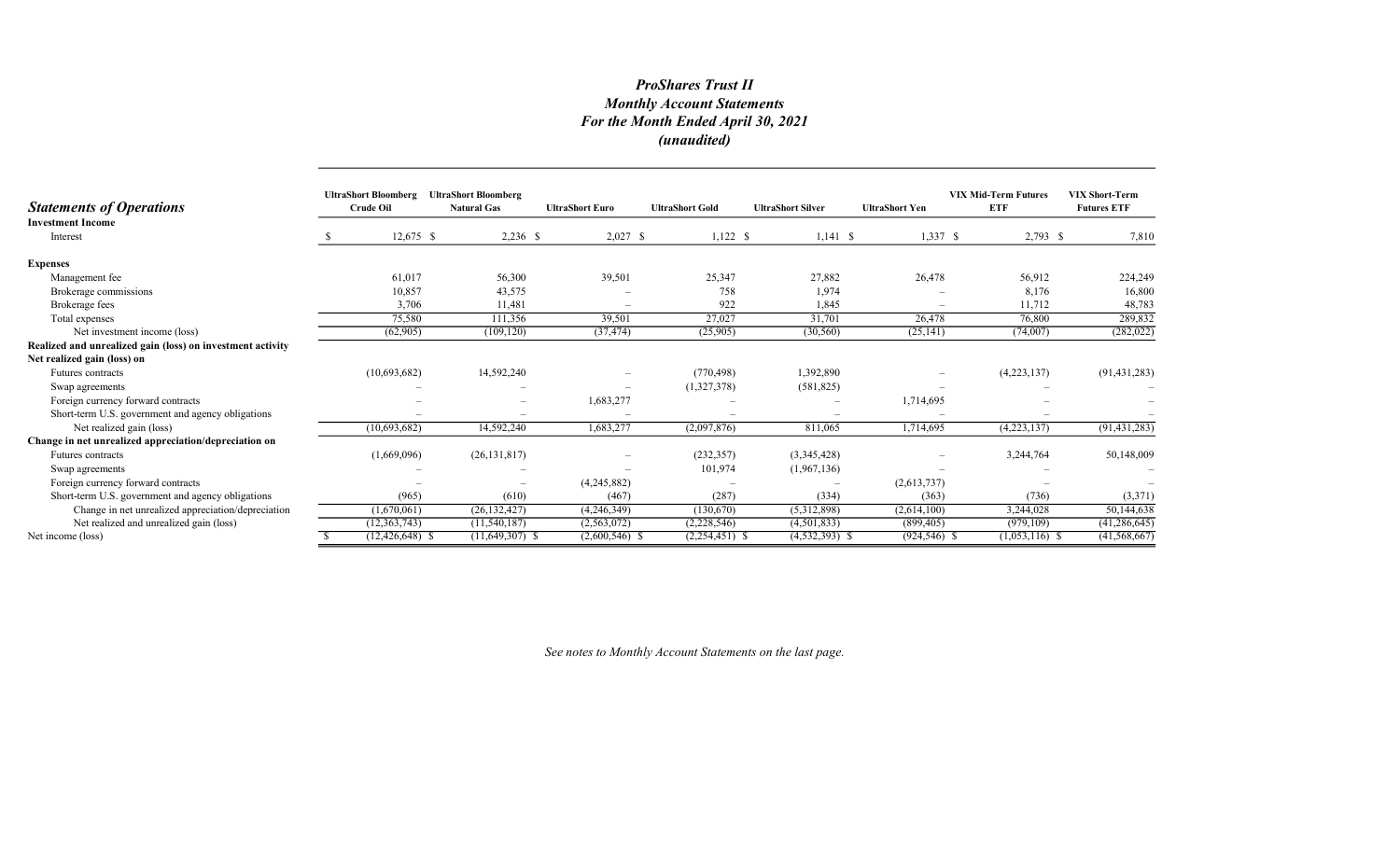# Monthly Account Statements For the Month Ended April 30, 2021 (unaudited) ProShares Trust II

| <b>Statements of Changes in Shareholders'</b>      |                          | <b>Short VIX Short-Term Ultra Bloomberg Crude</b> |                  | <b>Ultra Bloomberg</b> |                          |                   |                     | <b>Ultra VIX Short-Term</b> | <b>UltraShort Australian</b> |           |
|----------------------------------------------------|--------------------------|---------------------------------------------------|------------------|------------------------|--------------------------|-------------------|---------------------|-----------------------------|------------------------------|-----------|
| <b>Equity</b>                                      | <b>Short Euro</b>        | <b>Futures ETF</b>                                | Oil              | <b>Natural Gas</b>     | Ultra Euro               | <b>Ultra Gold</b> | <b>Ultra Silver</b> | <b>Futures ETF</b>          | Ultra Yen                    | Dollar    |
| Shareholders' equity, at March 31, 2021            | 2,184,540 \$             | 527,130,851 \$                                    | 1,088,579,093 \$ | 74,307,070 \$          | 3,611,724 \$             | 214,548,056 \$    | 572,501,249 \$      | 1,284,373,170 \$            | 2,587,694 \$                 | 2,258,880 |
| Addition of shares                                 |                          |                                                   | 23,721,037       | 8,862,476              | 744,464                  |                   | 14,093,522          | 9,815,573                   |                              |           |
| Redemption of shares                               | $-$                      | (22,707,275)                                      | (136, 929, 197)  | (24, 578, 931)         | (771, 165)               |                   | (4,564,963)         |                             |                              |           |
| Net addition (redemption) of shares                |                          | (22,707,275)                                      | (113,208,160)    | (15,716,455)           | (26,701)                 |                   | 9,528,559           | 9,815,573                   |                              |           |
| Net investment income (loss)                       | (1, 557)                 | (575,313)                                         | (1,138,501)      | (88, 868)              | (3,101)                  | (168,220)         | (488, 841)          | (1,471,972)                 | (1,967)                      | (1,672)   |
| Net realized gain (loss)                           | (34)                     | 61,501,411                                        | 115,361,636      | (13,378,931)           | (113, 421)               | 10,970,451        | (11,034,396)        | (507, 497, 923)             | (142, 823)                   | 1,499     |
| Change in net unrealized appreciation/depreciation | (53, 196)                | (30, 579, 124)                                    | 38,207,694       | 22,747,915             | 318,492                  | 1,969,428         | 70,732,217          | 280,581,919                 | 208,758                      | (66, 379) |
| Net income (loss)                                  | (54, 787)                | 30,346,974                                        | 152,430,829      | 9,280,116              | 201,970                  | 12,771,659        | 59,208,980          | (228, 387, 976)             | 63,968                       | (66, 552) |
| Shareholders' equity, at April 30, 2021            | 2,129,753 \$             | 534,770,550 \$                                    | 1,127,801,762 \$ | 67,870,731 \$          | 3,786,993 \$             | 227,319,715 \$    | 641,238,788 \$      | 1,065,800,767 \$            | 2,651,662 \$                 | 2,192,328 |
| Net asset value per share *                        | 42.60 $\sqrt{ }$         | 49.82 \$                                          | 59.96 \$         | 24.35 \$               | $15.15$ \$               | 57.55 \$          | 45.65 \$            | 4.63 \$                     | 53.07 \$                     | 43.85     |
| <b>Share transaction</b>                           |                          |                                                   |                  |                        |                          |                   |                     |                             |                              |           |
| Shares added                                       |                          |                                                   | 450,000          | 450,000                | 50,000                   |                   | 300,000             | 2,100,000                   |                              |           |
| Shares redeemed                                    |                          | (450,000)                                         | (2,350,000)      | (1,150,000)            | (50,000)                 |                   | (100,000)           |                             |                              |           |
| Net shares added (redeemed)                        | $\overline{\phantom{0}}$ | (450,000)                                         | (1,900,000)      | (700,000)              | $\overline{\phantom{a}}$ |                   | 200,000             | 2,100,000                   |                              |           |

\* Represents value of total shareholders' equity divided by total shares outstanding at the month end.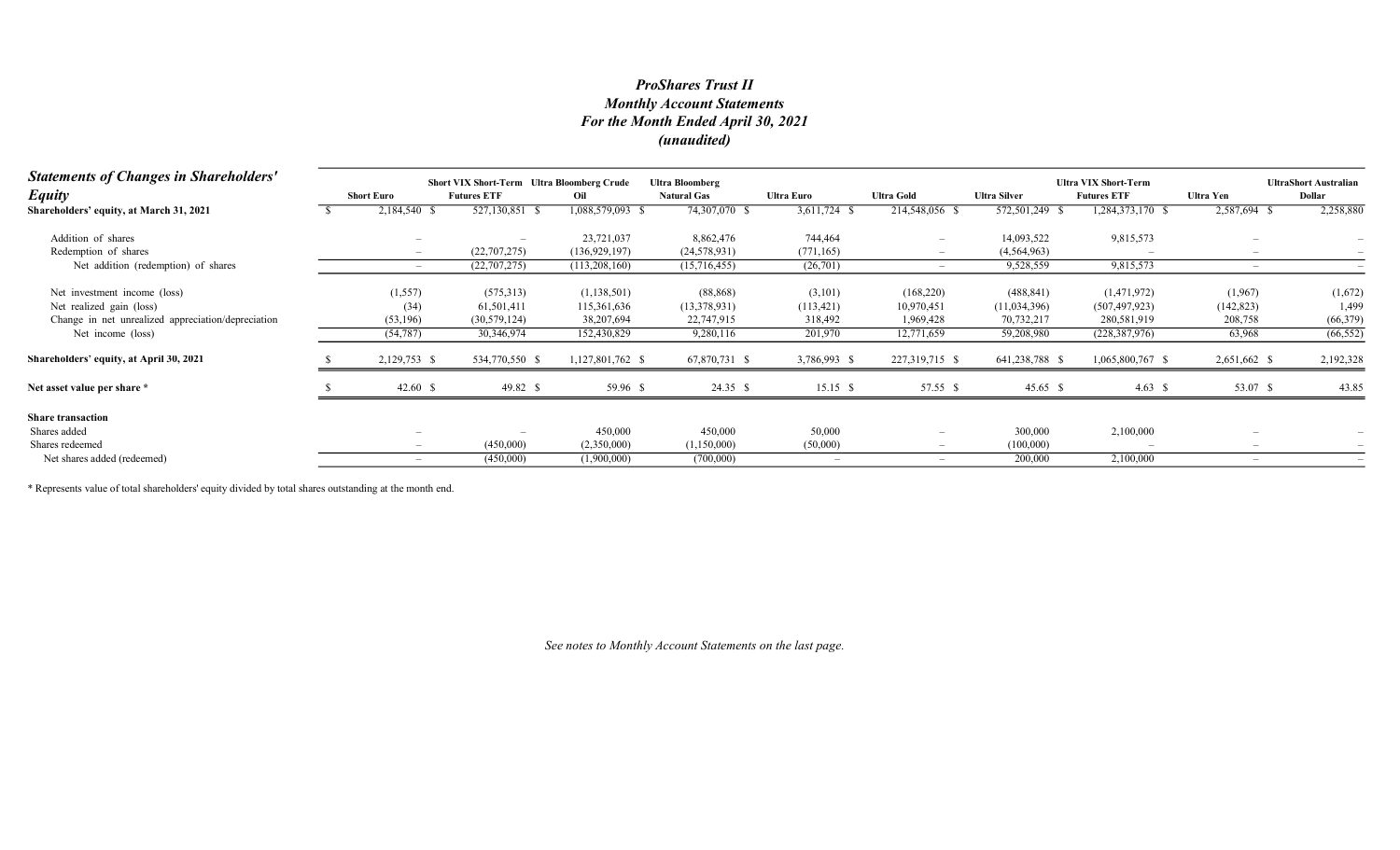# Monthly Account Statements For the Month Ended April 30, 2021 (unaudited) ProShares Trust II

| <b>Statements of Changes in Shareholders'</b><br><b>Equity</b> | <b>UltraShort Bloomberg</b><br><b>Crude Oil</b> | <b>UltraShort Bloomberg</b><br><b>Natural Gas</b> | <b>UltraShort Euro</b> |         | <b>UltraShort Gold</b> | <b>UltraShort Silver</b> | <b>UltraShort Yen</b>           | <b>VIX Mid-Term Futures</b><br>ETF | <b>VIX Short-Term</b><br><b>Futures ETF</b> |
|----------------------------------------------------------------|-------------------------------------------------|---------------------------------------------------|------------------------|---------|------------------------|--------------------------|---------------------------------|------------------------------------|---------------------------------------------|
| Shareholders' equity, at March 31, 2021                        | 91,718,390 \$                                   | 69,459,275 \$                                     | 54,932,137 \$          |         | 41,243,515 \$          | 45,144,664 \$            | 34,921,840 \$                   | 75,122,747 \$                      | 349,578,758                                 |
| Addition of shares                                             | 14,032,759                                      | 23,214,409                                        |                        |         |                        |                          | $\overline{\phantom{a}}$        | 19,299,824                         | 23,276,038                                  |
| Redemption of shares                                           | (14,042,091)                                    | (3,706,057)                                       | (2,420,581)            |         | (9,115,170)            | (7,858,153)              | $\overline{\phantom{a}}$        | (3,415,910)                        |                                             |
| Net addition (redemption) of shares                            | (9,332)                                         | 19,508,352                                        | (2,420,581)            |         | (9,115,170)            | (7,858,153)              | $\hspace{0.1mm}-\hspace{0.1mm}$ | 15,883,914                         | 23,276,038                                  |
| Net investment income (loss)                                   | (62,905)                                        | (109, 120)                                        | (37, 474)              |         | (25,905)               | (30, 560)                | (25, 141)                       | (74,007)                           | (282, 022)                                  |
| Net realized gain (loss)                                       | (10,693,682)                                    | 14,592,240                                        | 1,683,277              |         | (2,097,876)            | 811,065                  | 1,714,695                       | (4,223,137)                        | (91, 431, 283)                              |
| Change in net unrealized appreciation/depreciation             | (1,670,061)                                     | (26, 132, 427)                                    | (4,246,349)            |         | (130,670)              | (5,312,898)              | (2,614,100)                     | 3,244,028                          | 50,144,638                                  |
| Net income (loss)                                              | (12, 426, 648)                                  | (11, 649, 307)                                    | (2,600,546)            |         | (2, 254, 451)          | (4, 532, 393)            | (924, 546)                      | (1,053,116)                        | (41, 568, 667)                              |
| Shareholders' equity, at April 30, 2021                        | 79,282,410 \$                                   | 77,318,320 \$                                     | 49,911,010 \$          |         | 29,873,894 \$          | 32,754,118 \$            | 33,997,294 \$                   | 89,953,545 \$                      | 331,286,129                                 |
| Net asset value per share *                                    | 6.13 $\sqrt{ }$                                 | 33.26 \$                                          |                        | 23.21 S | 35.27 \$               | 6.22 S                   | 75.67 \$                        | 34.11 \$                           | 8.22                                        |
| <b>Share transaction</b>                                       |                                                 |                                                   |                        |         |                        |                          |                                 |                                    |                                             |
| Shares added                                                   | 2,250,000                                       | 650,000                                           |                        |         |                        |                          |                                 | 575,000                            | 2,825,000                                   |
| Shares redeemed                                                | (2,050,000)                                     | (100,000)                                         | (100,000)              |         | (250,000)              | (1,200,000)              | $\overline{\phantom{a}}$        | (100,000)                          |                                             |
| Net shares added (redeemed)                                    | 200,000                                         | 550,000                                           | (100,000)              |         | (250,000)              | (1,200,000)              | $\sim$                          | 475,000                            | 2,825,000                                   |

\* Represents value of total shareholders' equity divided by total shares outstanding at the month end.